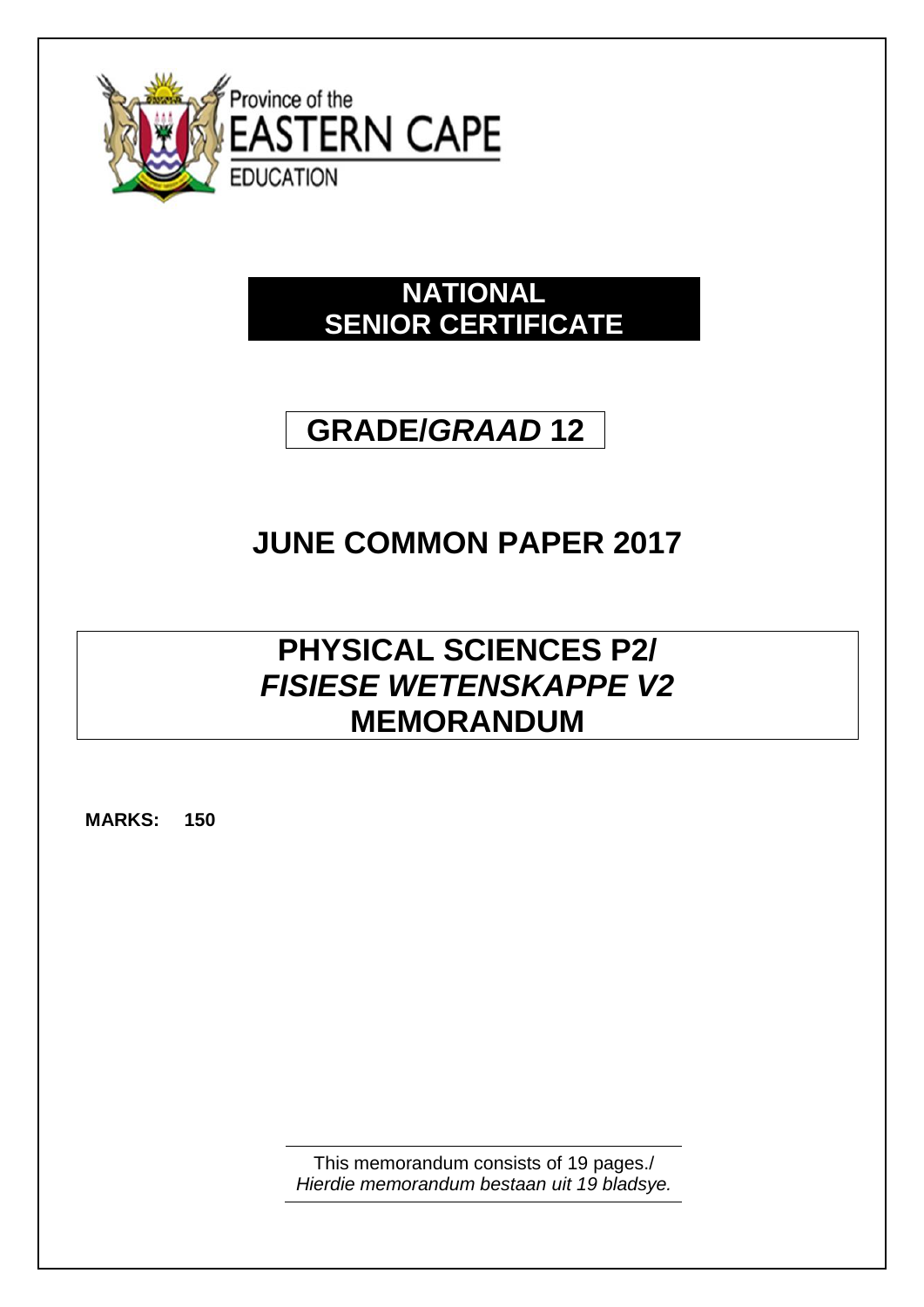# **GUIDELINES FOR MARKING/***RIGLYNE VIR NASIEN*

This section provides guidelines for the way in which marks will be allocated. The broad principles must be adhered to in the marking of Physical Sciences tests and examinations.

*Hierdie afdeling verskaf riglyne vir die manier waarop punte toegeken sal word. Die breë beginsels moet tydens die nasien van Fisiese Wetenskappe toetse en eksamens gevolg word.*

# 1.1 **MARK ALLOCATION/***PUNTETOEKENNING*

1.1.1 **Definitions/***Definisies***:** Two marks will be awarded for a correct definition.No marks will be awarded for an incorrect or partially correct definition. *Twee punte sal vir 'n korrekte definisie toegeken word. Geen punte sal vir 'n verkeerde of gedeeltelik korrekte definisie toegeken word nie.*

#### 1.1.2 **Calculations/***Berekeninge***:**

- o Marks will awarded for: correct formula, correct substitution, correct answer with unit. *Punte sal toegeken word vir: korrekte formule, korrekte substitusie, korrekte antwoord met eenheid.*
- o No marks will be awarded if an incorrect or inappropriate formula is used, even though there may be relevant symbols and applicable substitutions.

*Geen punte sal toegeken word waar 'n verkeerde of ontoepaslike formule gebruik word nie, selfs al is daar relevante simbole en relevante substitusies.*

1.1.3 **Explanations and interpretations/Verduidelikings en interpretasie:**  Allocation of marks to questions requiring interpretation or explanation e.g. AS 1.4, 2.2, 2.3, 3.1, 3.2 and 3.3, will differ and may include the use of rubrics, checklists, memoranda, etc. In all such answers emphasis must be placed on scientific concepts relating to the question. *Toekenning van punte by vrae wat interpretasie of verduideliking vereis bv. AS 1.4, 2.2, 2.3, 3.1, 3.2 en 3.3, sal verskil en mag die gebruik van rubrieke, kontrolelyste, memoranda, ens. insluit. By al hierdie antwoorde moet die beklemtoning op die wetenskaplike konsepte, met betrekking tot die vraag, val.*

# 1.2 **FORMULAE AND SUBSTITUTIONS/***FORMULES EN SUBSTITUSIE*

1.2.1 Mathematical manipulations and change of subjects of appropriate formulae carry no marks, but if a candidate starts with the correct formula and then changes the subject of the formula incorrectly, marks will be awarded for the formula and the correct substitutions. The mark for the incorrect numerical answer is forfeited. *Wiskundige manipulering en verandering van die voorwerp van* 

*toepaslike formules dra geen punte nie, maar as 'n kandidaat begin met die korrekte formule en dan die voorwerp van die formule verkeerd uitwerk, sal punte vir die formule en korrekte substitusie toegeken word.*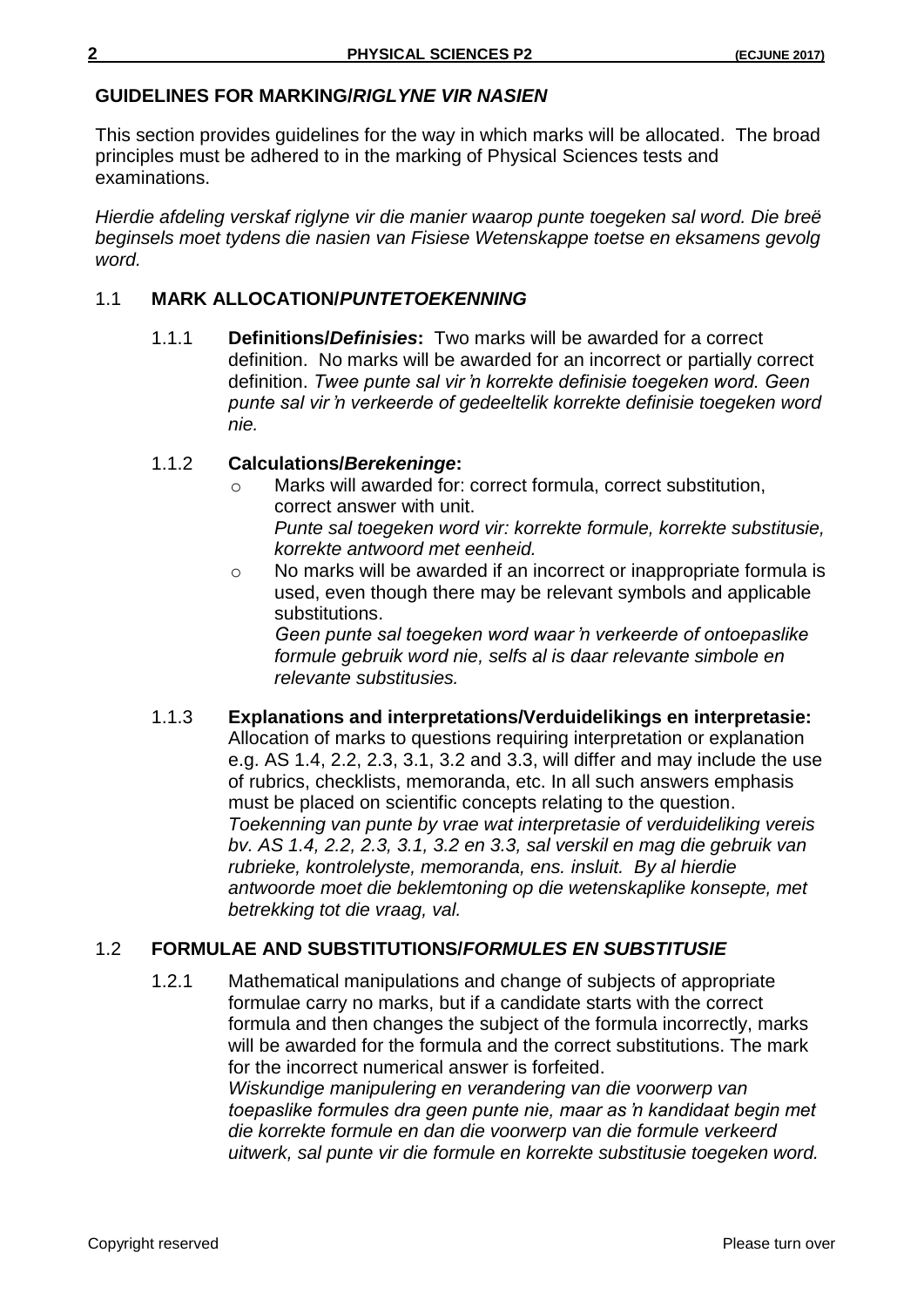- 
- 1.2.2 When an error is made during **substitution into a correct formula**, a mark will be awarded for the correct formula and for the correct substitutions, but **no further marks** will be given. *Wanneer 'n fout gedurende substitusie in 'n korrekte formule begaan word, sal 'n punt vir die korrekte formule en vir korrekte substitusie toegeken word, maar geen verdere punte sal toegeken word nie.*
- 1.2.3 Marks are only awarded for a formula if a calculation had been **attempted,** i.e. substitutions have been made or a numerical answer given.

*Punte sal slegs toegeken word vir 'n formule as 'n poging aangewend was om 'n berekening te doen d.w.s. substitusie was gedoen of 'n numerieke antwoord word verskaf.*

- 1.2.4 Marks can only be allocated for substitutions when values are substituted into formulae and not when listed before a calculation starts. *Punte kan slegs toegeken word vir substitusies wanneer waardes in formules ingestel is en nie vir waardes wat voor 'n berekening gelys is nie.*
- 1.2.5 All calculations, when not specified in the question, must be done to two decimal places. *Alle berekenings, wanneer nie in die vraag gespesifiseer word nie, moet tot twee desimale plekke gedoen word.*

# 1.3 **UNITS/***EENHEDE*

- 1.3.1 Candidates will only be penalised once for the repeated use of an incorrect unit **within a question or sub-question.** *'n Kandidaat sal slegs een keer gepenaliseer word vir die herhaaldelike gebruik van 'n verkeerde eenheid in 'n vraag of subvraag.*
- 1.3.2 Units are only required in the final answer to a calculation. *Eenhede word slegs in die finale antwoord tot 'n vraag verlang.*
- 1.3.3 Marks are only awarded for an answer, and not for a unit per se. Candidates will therefore forfeit the mark allocated for the answer in each of the following situations:
	- correct answer + wrong unit
	- wrong answer + correct unit
	- correct answer + no unit.

*Punte word slegs vir 'n antwoord en vir 'n eenheid per se toegeken nie. Kandidate sal derhalwe die punt vir die antwoord in die volgende gevalle verbeur:*

- *korrekte antwoord + verkeerde eenheid*
- *verkeerde antwoord + korrekte eenheid*
- *korrekte antwoord + geen eenheid*

1.3.4 SI units must be used except in certain cases, e.g.  $V \cdot m^{-1}$  instead of N $\cdot C$ <sup>1</sup>, and cm s<sup>-1</sup> or km h<sup>-1</sup> instead of m s<sup>-1</sup> where the question warrants this. (This instruction only applies to Paper 1). *SI-eenhede moet gebruik word behalwe in sekere gevalle, bv. V.m-1*

*inplaas van of N<sup>C<sub>1</sub></sub>, en cm* s<sup>-1</sup> of km*h*<sup>-1</sup> *inplaas van m* s<sup>-1</sup> waar die vraag</sup> *dit verlang. (Hierdie instruksie geld slegs by Vraestel 1).*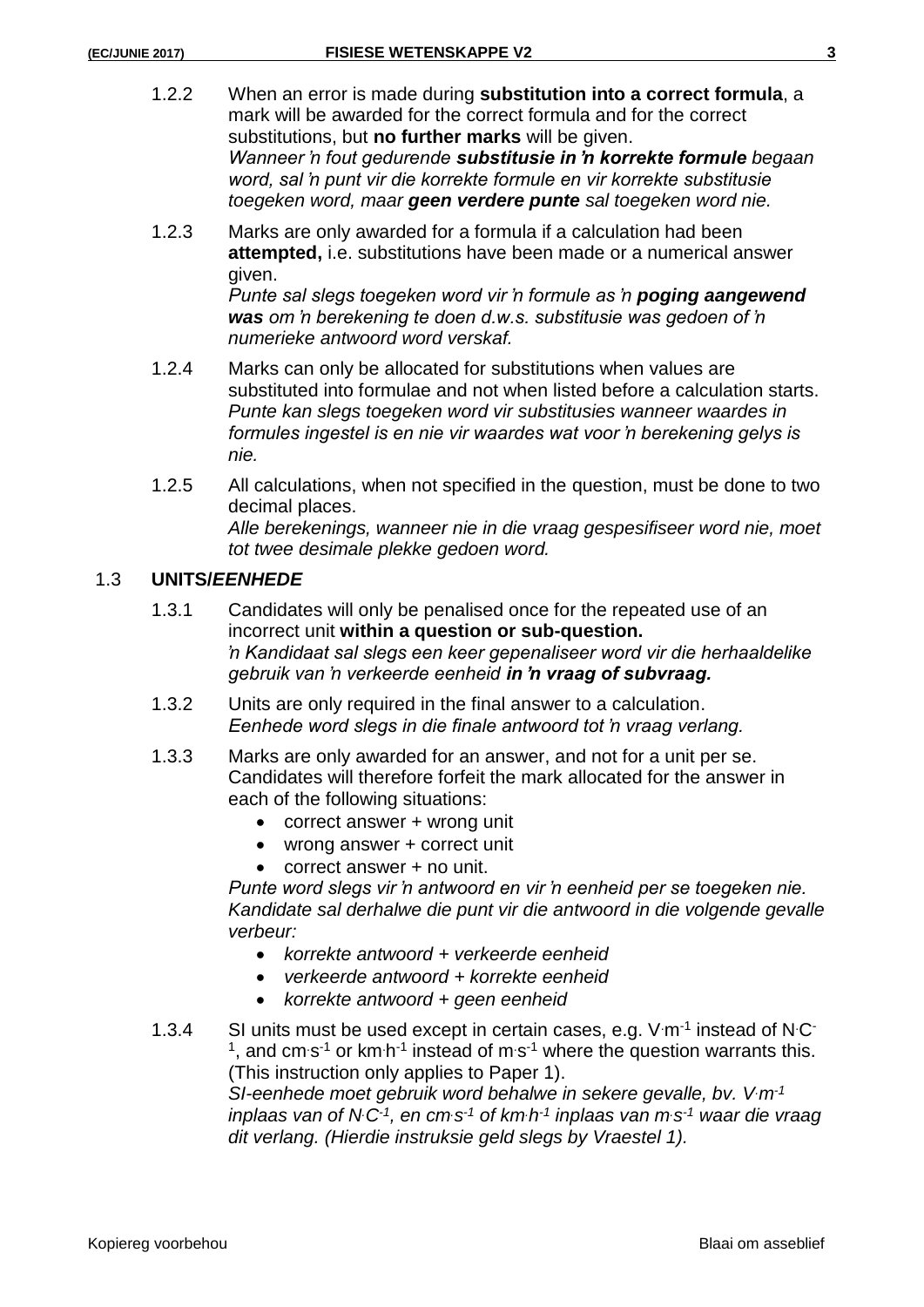# 1.4 **POSTIVE MARKING/***POSITIEWE NASIEN*

Positive marking regarding calculations will be followed in the following cases: *Positiewe nasien met betrekking tot berekeninge sal in die volgende gevalle geld:*

1.4.1 **Sub-question to sub-question**: When a certain variable is calculated in one sub-question (e.g. 3.1) and needs to be substituted in another (3.2 or 3.3), e.g. if the answer for 3.1 is incorrect and is substituted correctly in 3.2 or 3.3, **full marks** are to be awarded for the subsequent subquestions.

*Subvraag na subvraag: Wanneer 'n sekere veranderlike in een subvraag (bv. 3.1) bereken word en dan in 'n ander vervang moet word (3.2 of 3.3), bv. Indien die antwoord vir 3.1 verkeerd is en word korrek in 3.2 of 3.3 vervang, word volpunte aan die daaropvolgende subvraag toegeken.*

1.4.2 **A multi-step question in a sub-question**: If the candidate has to calculate, for example, current in the first step and gets it wrong due to a substitution error, the mark for the substitution and the final answer will be forfeited.

*'n Vraag met veelvuldige stappe in 'n subvraag: Indien 'n kandidaat byvoorbeeld, die aantal mol verkeerd bereken in 'n eerste stap as gevolg van 'n substitusiefout, verloor die kandidaat die punt vir die substitusie sowel as die finale antwoord.*

- 1.4.3 If a final answer to a calculation is correct, full marks will not automatically be awarded. Markers will always ensure that the correct/ appropriate formula is used and that workings, including substitutions, are correct. *Indien 'n finale antwoord tot 'n berekening korrek is, sal volpunte nie outomaties toegeken word nie. Nasieners sal altyd verseker dat die korrekte toepaslike formule gebruik word en dat bewerkings, insluitende substitusies korrek is.*
- 1.4.4 Questions where a series of calculations have to be made (e.g. a circuit diagram question) do not necessarily always have to follow the same order. FULL MARKS will be awarded provided it is a valid solution to the problem. However, any calculation that will not bring the candidate closer to the answer than the original data, will not count any marks. *Vrae waar 'n reeks berekeninge gedoen moet word (bv. 'n stroombaan diagram vraag) hoef nie noodwendig altyd dieselfde orde te volg nie. VOLPUNTE sal toegeken word mits dit 'n geldige oplossing tot die probleem is. Maar, enige berekening wat nie die kandidaat nader aan die antwoord bring as die oorspronklike data, sal geen punte tel nie.*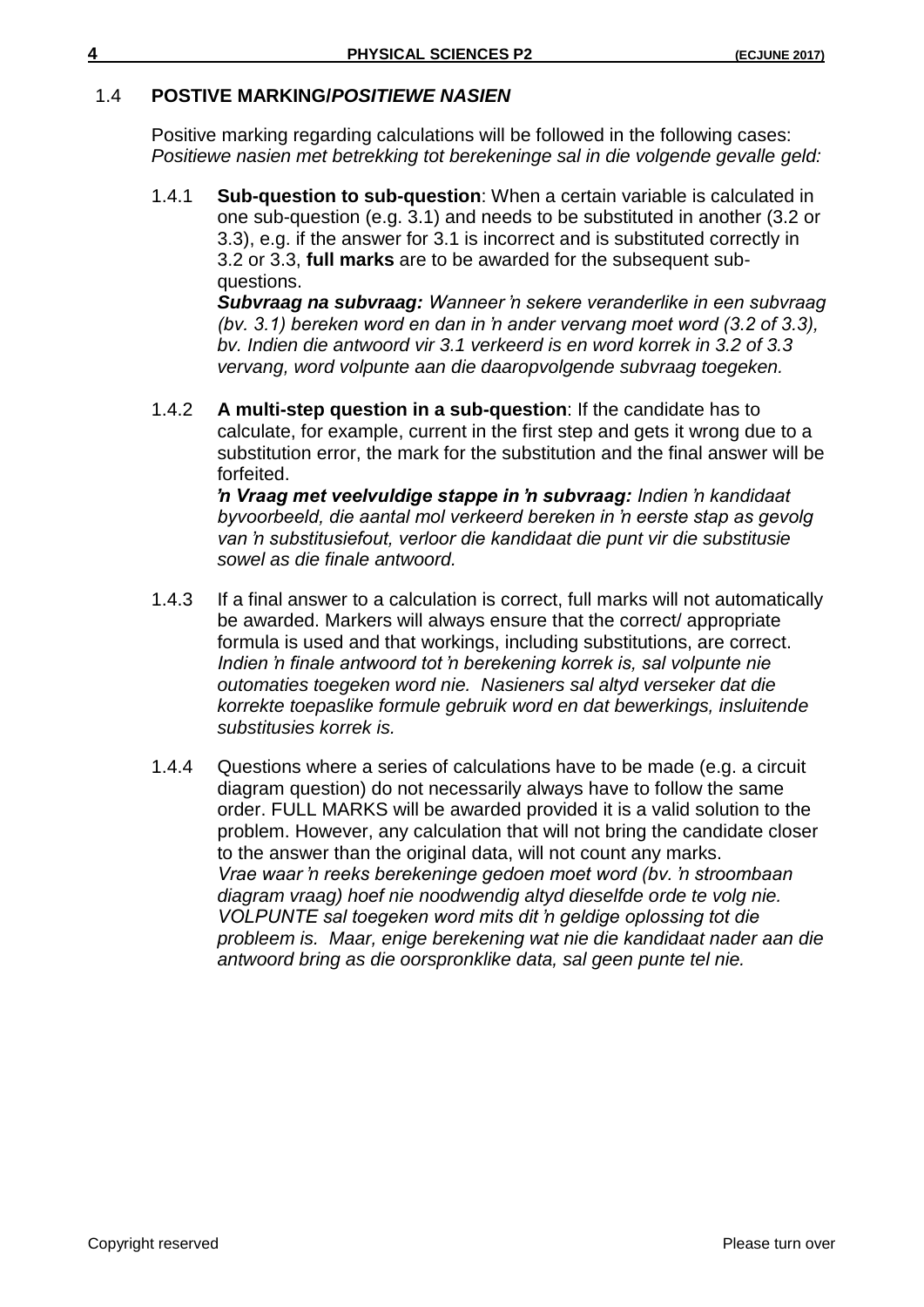1.4.5 If one answer or calculation is required, but two given by the candidate, only the first one will be marked, irrespective of which one is correct. If two answers are required, only the first two will be marked, etc.

> *Indien een antwoord of berekening verlang word, maar twee word deur die kandidaat gegee, sal slegs die eerste een nagesien word, ongeag watter een korrek is. Indien twee antwoorde verlang word, sal slegs die eerste twee nagesien word, ens.*

1.4.6 Normally, if based on a conceptual mistake, an incorrect answer cannot be correctly motivated. If the candidate is therefore required to motivate in question 3.2 the answer given to question 3.1, and 3.1 is incorrect, no marks can be awarded for question 3.2. However, if the answer for e.g. 3.1 is based on a calculation, the motivation for the incorrect answer for 3.2 could be considered. *Normaalweg, as dit gebaseer is op 'n voorstellingsfout, kan 'n verkeerde antwoord nie korrek gemotiveer word nie. As die kandidaat derhalwe gevra word met 'n vraag in 3.2 om die antwoord in vraag 3.1 te motiveer, en 3.1 is verkeerd, sal geen punte vir vraag 3.2 toegeken word nie. Maar, as die antwoord in bv. 3.1 gebaseer is op 'n berekening, kan die motivering vir die verkeerde antwoord oorweeg word.*

1.4.7 If instructions regarding method of answering are not followed, e.g. the candidate does a calculation when the instruction was to *solve by*  **construction and measurement**, a candidate may forfeit all the marks for the specific question.

*Indien instruksies aangaande metode van beantwoording nie gevolg word nie, bv. die kandidaat doen 'n berekening wanneer die instruksie los op deur konstruksie en meting was, mag die kandidaat al die punte vir die spesifieke vraag verbeur.*

1.4.8 For an **error of principle, no marks** are awarded (Rule 1) e.g. If the potential difference is 200 V and resistance is 25 Ω, calculate the current.

> *Vir 'n foutdraendebeginsel, sal geen punte toegeken word nie (Reël 1) bv. As die potensiaalverskil 200 V en die weerstand 25 Ω is, bereken die stroom*.

| <b>CORRECT</b>                                | ANSWER (1)                                             | <b>POSSIBLE</b>                             | ANSWER (2)                                    | <b>POSSIBLE</b>   |
|-----------------------------------------------|--------------------------------------------------------|---------------------------------------------|-----------------------------------------------|-------------------|
| <b>KORREK</b>                                 | ANTW.<br>(1)                                           | <b>MOONTLIK</b>                             | ANTW. (2)                                     | <b>MOONTLIK</b>   |
| 200<br>$=\frac{1}{25}$ .<br>$= 8A \checkmark$ | $R = -\sqrt{ }$<br>200<br>$=\frac{1}{25}x$<br>$= 8A x$ | $R = -x$<br>200<br>$\frac{1}{25}$<br>$= 8A$ | $R = -$<br>$-x$<br>25<br>200<br>$= 0.125 A x$ | $= 8A \checkmark$ |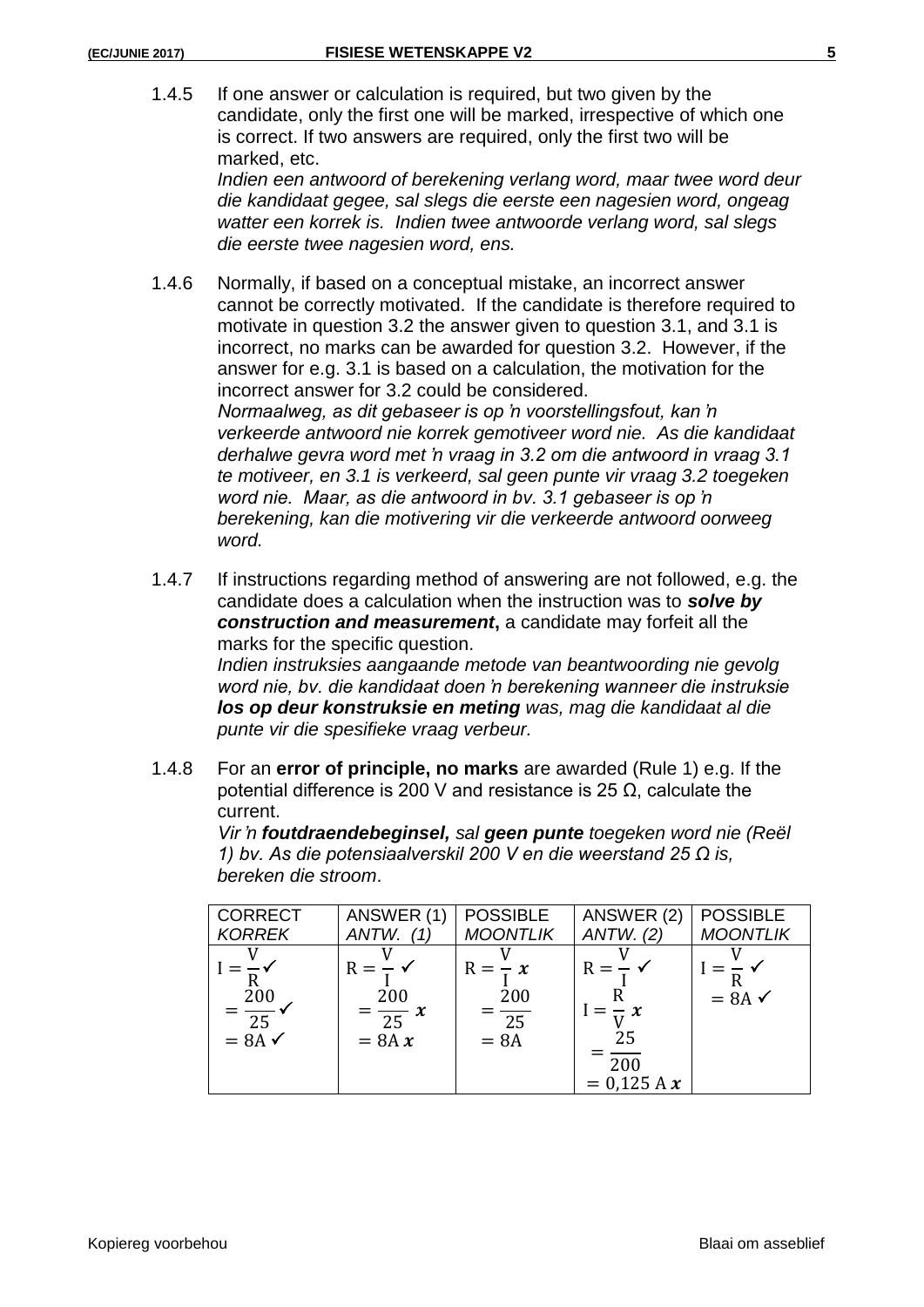# 1.5 **GENERAL PRINCIPLES OF MARKING IN CHEMISTRY/** *ALGEMENE BEGINSELS VAN NASIEN BY CHEMIE*

The following are a number of guidelines that specifically apply to Paper 2. *Die volgende is 'n aantal riglyne wat spesifiek op Vraestel 2 van toepassing is.*

- 1.5.1 When a chemical **FORMULA** is asked, and the **NAME** is given as answer, only one of the two marks will be awarded. The same rule applies when the **NAME** is asked and the **FORMULA** is given. *Wanneer 'n chemiese FORMULE gevra word en die NAAM word as antwoord gegee, sal slegs een van die twee punte toegeken word. Dieselfde reël geld wanneer die NAAM gevra word en die FORMULE gegee word.*
- 1.5.2 When redox half-reactions are to be written, the correct arrow should be used. If the equation  $H_2S \to S + 2H^+ + 2e^{-(2/2)}$

is the correct answer, the following marks will be given: *Wanneer redokshalfreaksies geskryf moet word, moet die korrekte pyltjie gebruik word. Indien die bostaande vergelyking die korrekte antwoord is, sal die volgende punte toegeken word:*

 $H_2S \leftrightharpoons S + 2H^+ + 2e^{-(1/2)}$  $H_2S \leftarrow S + 2H^+ + 2e^{-(0/2)}$  $S + 2H^{+} + 2e^{-} \leftarrow H_{2}S(2/2)$  $S + 2H^+ + 2e^- \leftrightharpoons H_2S$  ( $0/2$ )

- 1.5.3 When candidates are required to give an explanation involving the relative strength of oxidising and reducing agents, the following is unacceptable:
	- Stating the position of a substance on Table 4 only (e.g. Cu is above Mg).
	- Using relative reactivity only (e.g. Mg is more reactive than Cu).
	- The correct answer would for instance be: Mg is a stronger reducing agent than Cu, and therefore Mg will be able to reduce  $Cu<sup>2+</sup>$  ions to Cu. The answer can also be given in terms of the relative strength as electron acceptors and donors.

*Wanneer kandidate 'n verduideliking moet gee oor die relatiewe sterkte van oksideer- en reduseermiddels, is die volgende onaanvaarbaar.*

- *Meld slegs die posisie van 'n stof op tabel 4 (bv. Cu is bo Mg).*
- *Gebruik slegs relatiewe reaktiwiteit (bv. Mg is meer reaktief as Cu).*
- *Die korrekte antwoord sal byvoorbeeld wees: Mg is 'n sterker reduseermiddel as Cu en derhalwe sal Mg in staat wees om Cu2+-ione na Cu te reduseer. Die antwoord kan ook in terme van die relatiewe sterkte van elektronakseptors of donors gegee word.*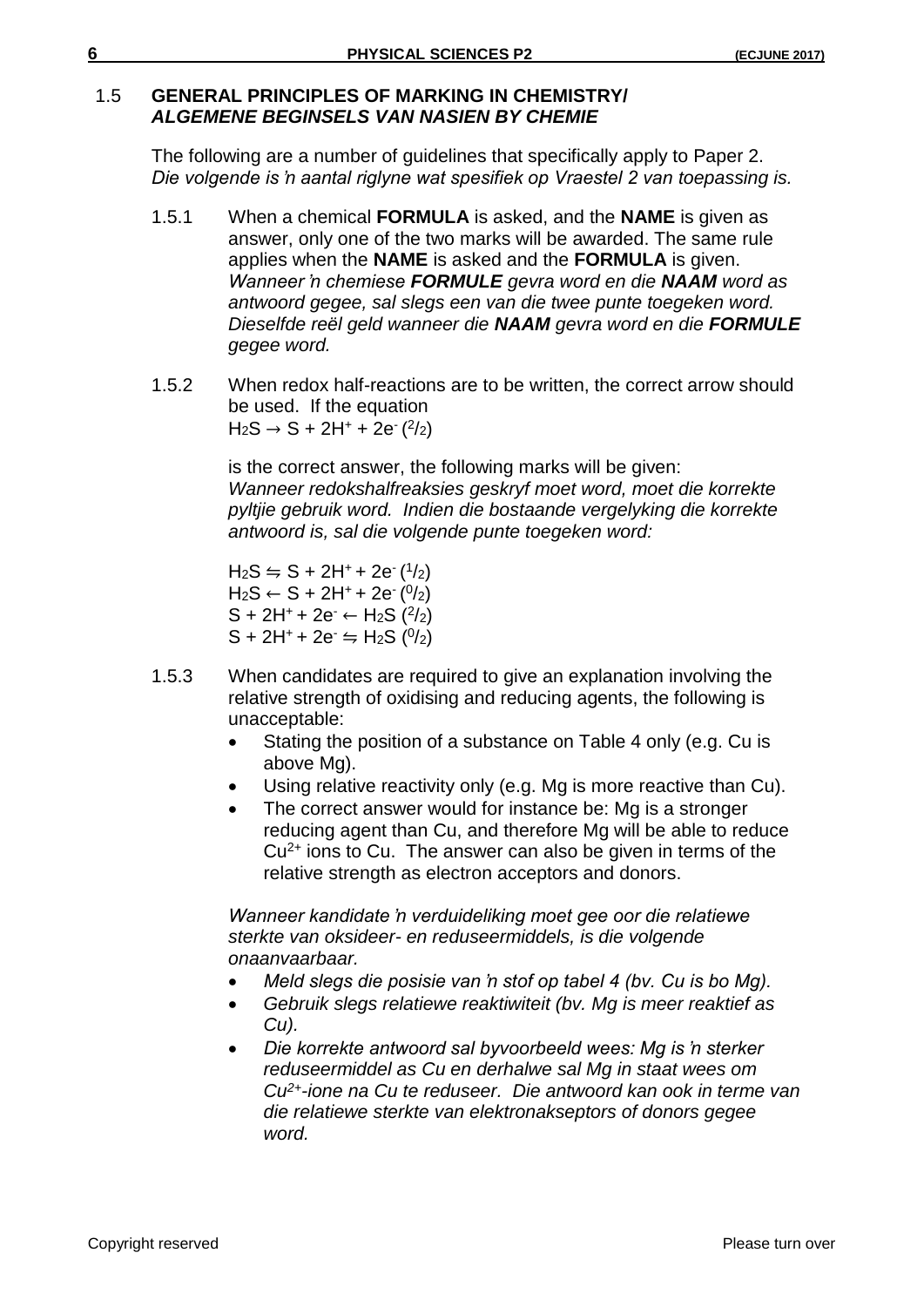- 1.5.4 One mark will be forfeited when the charge of an ion is omitted per equation. *Een punt sal verbeur word wanneer die lading van 'n ioon per vergelyking weggelaat is.*
- 1.5.5 The error carrying principle does not apply to chemical equations or half-reactions. For example, if a learner writes the wrong oxidation/reduction half-reaction in the sub-question and carries the answer to another sub-question (balancing of equations or calculations of  $E^{\theta_{cell}}$ ) then the learner is not credited for this substitution.

*Die foutdraendebeginsel geld nie vir chemiese vergelykings of halfreaksies nie. Byvoorbeeld, indien 'n leerder die verkeerde oksidasie/reduksie-halfreaksie vir die subvraag skryf en die antwoord na 'n ander subvraag dra (balansering van vergelyking of E sel) dan word die leerder nie vir die substitusie gekrediteer nie.*

- 1.5.6 When a calculation of the cell potential of a galvanic cell is expected, marks will only be awarded for the formula if one of the formulae indicated on the data sheet (Table 2) is used. The use of any other formula using abbreviations etc. will carry no marks. *Wanneer 'n berekening van die selpotensiaal van 'n galvaniese sel verlang word, sal punte slegs vir die formule toegeken word as een van die formules op die gegewensblad (Tabel 2) gebruik word. Die gebruik van enige ander formule, die gebruik van afkortings, ens. Sal geen punte dra nie.*
- 1.5.7 In the structural formula of an organic molecule all hydrogen atoms must be shown. Marks will be deducted if hydrogen atoms are omitted. *In die struktuurformules van 'n organiese molekuul moet alle*

*waterstofatome getoon word. Punte sal afgetrek word vir die weglating van waterstofatome.*

- 1.5.8 When a structural formula is asked, marks will be deducted if the candidate writes the condensed formula. *Wanneer 'n struktuurformule gevra word, sal punte afgetrek word indien die leerder die gekondenseerde formule skryf.*
- 1.5.9 When an IUPAC name is asked, and the candidate omits the hyphen (e.g. instead of 1-pentene the candidate writes 1 pentene), marks will be forfeited. *Wanneer die IUPAC naam gevra word en die koppelteken(s) in die naam word uitgelaat (bv. In plaas van pent-1-een of 1-penteen skryf 'n kandidaat pent 1 een of 1 penteen), sal punte verbeur word.*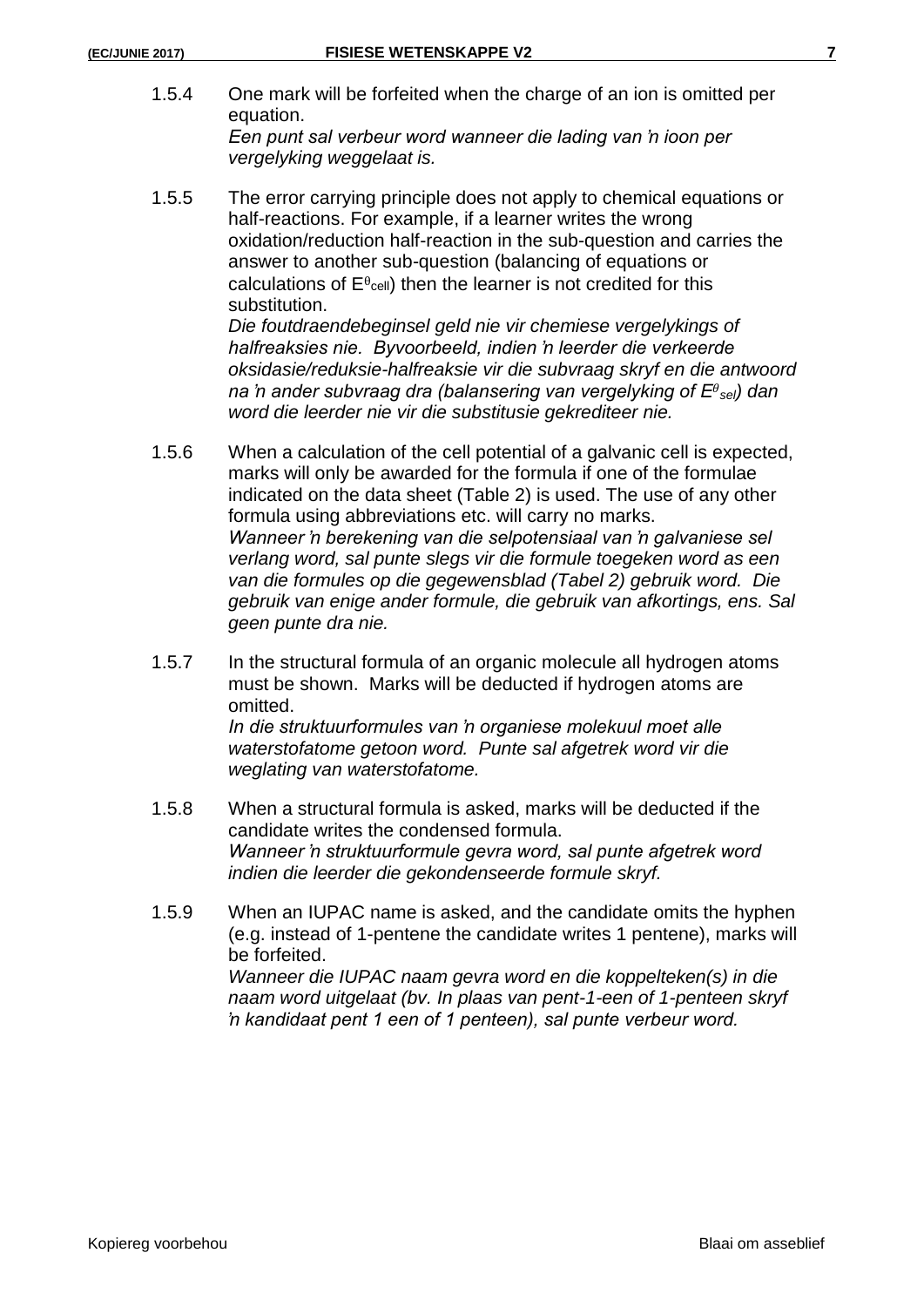**QUESTION/***VRAAG 1*

- 1.1  $C \checkmark$
- 1.2 A  $\checkmark\checkmark$
- 1.3  $C \checkmark$
- 1.4  $B\checkmark\checkmark$
- 1.5 A  $\checkmark\checkmark$
- 1.6  $D\sqrt{}$
- 1.7  $A \checkmark$
- 1.8  $C \checkmark$
- 1.9  $A \vee C$
- $1.10 \text{ B} \checkmark \checkmark$  (10 x 2) [20]

#### **QUESTION/***VRAAG 2*

| 2.1 2.1.1 $G \checkmark$ | (1) |
|--------------------------|-----|
| 2.1.2 $F \checkmark$     | (1) |

- 2.2 2.2.1  $C_nH_{2n+2}$  (1)
	- 2.2.2 Carboxylic group /*Karboksiel-groep* (1)
	- $2.2.3$  CH<sub>2</sub> $\checkmark$  (1)

#### 2.3 2.3.1 4-bromo-3-methylheptane *4-broom-3-metielheptaan*

# **Marking criteria**/ **Nasienriglyne:** Stem i.e. heptane./*Stam d.i heptaan.* Bromo and methyl/*Broom en metiel*  Substituents correctly numbered, hyphens, commas and sequence correctly used.  $\checkmark$ *Substituente korrek genommer, koppeltekens en kommas korrek gebruik.* (3) 2.3.2 pentan-3-one <del>√</del> ∕/pentan-3-oon **Accept/***Aanvaar:*3-pentanone/*3-pentanoon* **IF/INDIEN:** pentanone / pentanoon (1/2) (2)

2.3.3 methyl  $\checkmark$  methanoate  $\checkmark$  / metiel metanoaat (2)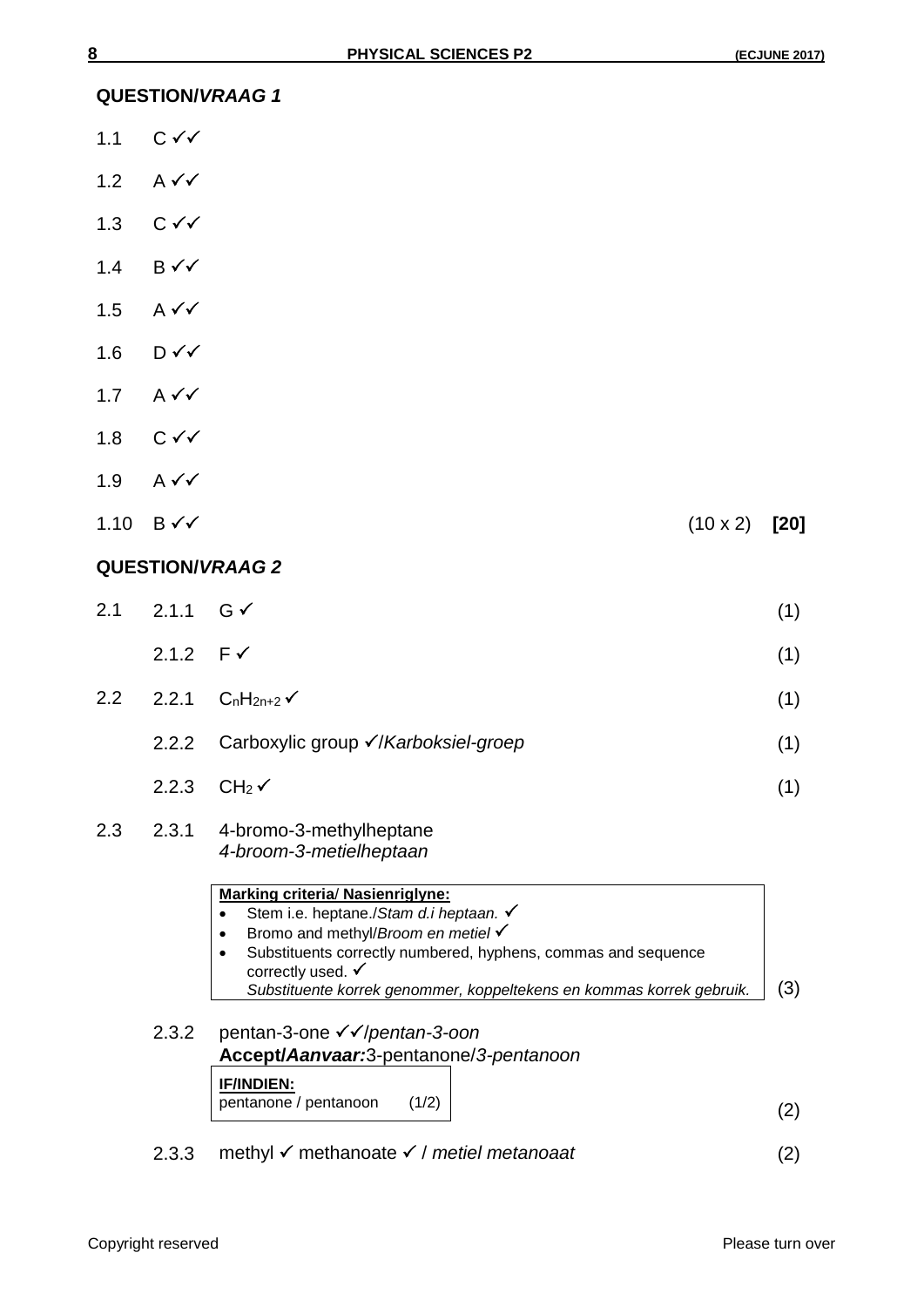2.4



2.5 2.5.1 
$$
\text{Sulphuric acid/H}_2\text{SO}_4 \checkmark
$$
  
Swawelsuur/H}\_2\text{SO}\_4 (1)

2.5.2



| <b>Marking criteria/ Nasienriglyne:</b>                                                                           |
|-------------------------------------------------------------------------------------------------------------------|
| Whole structure correct/Hele struktuur korrek.<br>(2/2)                                                           |
| Functional group correct/Funksionele groep korrek (1/2)                                                           |
| Notes/Aantekeninge:                                                                                               |
| Condensed structural formula or semi structural formule/<br>Gekondenseerde formule of semi-struktuurformule (1/2) |
|                                                                                                                   |

2.5.3 Flammable/Volatile √ *Vlambaar/Vlugtig* (1)

(2)

(2)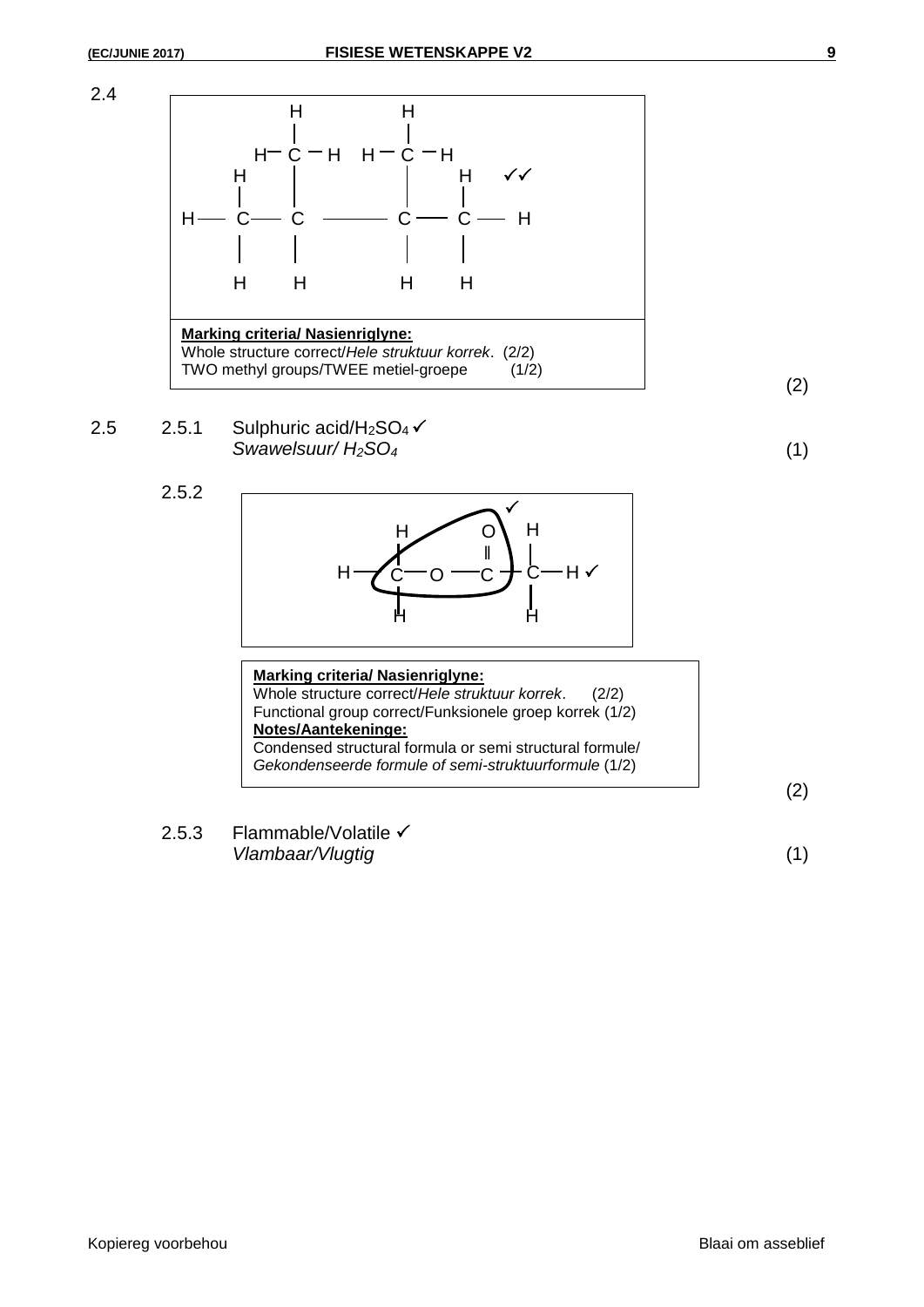

#### **Marking criteria/ Nasienriglyne:**

Whole structure correct/*Hele struktuur korrek*. Functional group correct/*Funksionele groep korrek* (2/2) **Notes/Aantekeninge:** Condensed structural formula or semi structural formule/ *Gekondenseerde formule of semi-struktuurformule* (1/2)

2-methyl √propan-2-ol√ *2-metiel propan-2-ol*

**Accept/***Aanvaar***:** 2-methyl-2-propanol/*2-metiel-2-propanol*

| <b>Marking criteria/ Nasienriglyne</b> |  |
|----------------------------------------|--|
| 2-methyl/2-metiel                      |  |
| Propan-2-ol                            |  |
|                                        |  |

# **QUESTION/***VRAAG 3*

| 3.1 |       | The temperature at which the vapour pressure equals the atmospheric<br>(external) pressure. √√<br>Die temperatuur waar die dampdruk gelyk aan die atmosferiese<br>(eksterne) druk is.<br>$(2 \text{ or/or } 0)$ | (2) |
|-----|-------|-----------------------------------------------------------------------------------------------------------------------------------------------------------------------------------------------------------------|-----|
|     | 3.2.1 | Chain length/surface area/molecular size(mass)/number of C<br>atoms. √<br>Kettinglengte/oppervlaks area/molekulêre grootte (massa)/<br>aantal C atome.                                                          | (1) |
|     | 3.2.2 | Thermometer √/Termometer                                                                                                                                                                                        |     |

**[24]**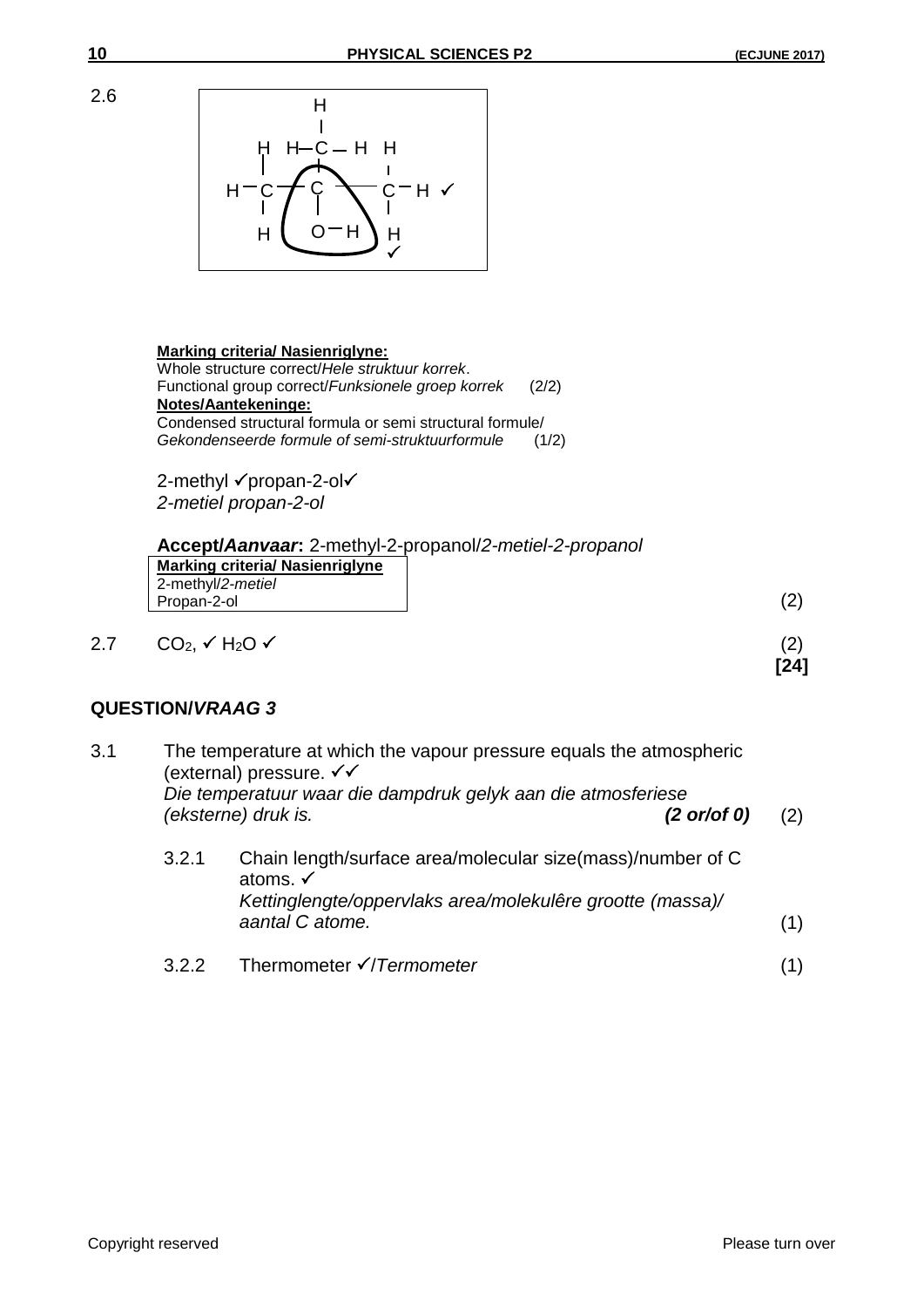-

# $3.3$  **C**/ CH<sub>3</sub>CH<sub>2</sub>CH<sub>2</sub>OH  $\checkmark$  (1)

# 3.4 **From A to C**

- Chain length/surface area/molecular size/molecular mass/ number of C's in the chain increases.  $\checkmark$
- Strength of intermolecular forces/London forces/induced dipole/dispersion forces increases.
- More energy needed to overcome/break intermolecular forces. √

#### *Van A na C*

- *Kettinglengte/oppervlaksarea/molekulêre grootte/ molekulêre massa/aantal C's in ketting neem toe.*
- *Sterkte van intermolekulêre kragte/London kragte/ geïnduseerde dipole/dispersie kragte vermeerder.*
- *Meer energie benodig om intermolekulêre kragte te oorkom/breek.*

# **From C to A**

- The chain length/surface area/molecular size/molecular mass/number of C's in the chain decreases.  $\checkmark$
- Strength of intermolecular forces/London forces/induced dipole/dispersion forces decreases.
- Less energy needed to overcome/break intermolecular forces.

### *Van C na A*

- *Kettinglengte/oppervlaksarea/molekulêre grootte/molekulêre massa/aantal C's in ketting neem af.*
- *Sterkte van intermolekulêre kragte/London kragte/geïnduseerde dipole/dispersie kragte verminder.*
- *Minder energie benodig om intermolekulêre kragte te oorkom/breek.* (3)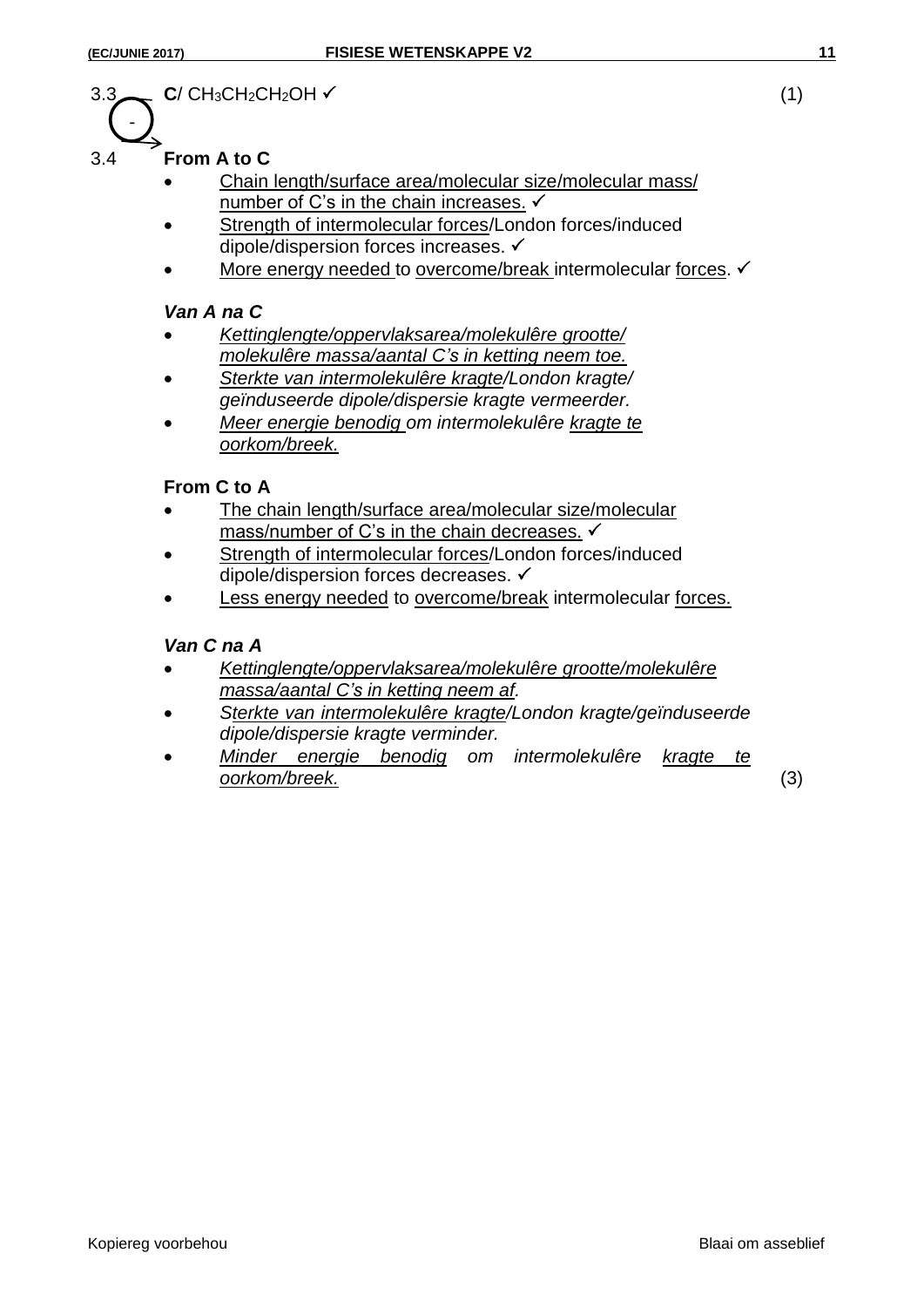| 12  |       | PHYSICAL SCIENCES P2<br><b>(ECJUNE 2017)</b>                                                                                                                                                                                                                                                           |               |
|-----|-------|--------------------------------------------------------------------------------------------------------------------------------------------------------------------------------------------------------------------------------------------------------------------------------------------------------|---------------|
| 3.5 | 3.5.1 | A series of organic compounds with the same general formula. $\checkmark\checkmark$<br>OR in which one member differs from the next with a $CH2$ group.<br>'n Reeks organiese verbindings met dieselfde algemene formule OF<br>waarin EEN lid van die volgende met 'n $CH2$ groep verskil. (2 or/of 0) | (2)           |
|     | 3.5.2 | Between molecules of <b>D</b> there are hydrogen bonds. $\checkmark$<br>Between molecules of E there are dipole-dipole forces. √.<br>Hydrogen bonds are stronger than dipole-dipole forces. V<br>More energy needed to overcome/break intermolecular forces.in <b>D.</b>                               |               |
|     |       | Tussen molekules van <b>D</b> is daar waterstofbindings.<br>Tussen molekules van E is daar dipool-dipool kragte.<br>Waterstofbindings is sterker as dipool-dipoolkragte.<br>Meer energie benodig om intermolekulêre kragte te oorkom/breek in D.                                                       |               |
|     |       | OR/OF                                                                                                                                                                                                                                                                                                  |               |
|     |       | Between molecules of <b>D</b> there are hydrogen bonds. $\checkmark$<br>Between molecules of E there are dipole-dipole forces. V<br>Dipole-dipole forces are weaker than hydrogen bonds. √<br>Less energy needed to overcome/break intermolecular forces in E.                                         |               |
|     |       | Tussen molekules van <b>D</b> is daar waterstofbindings.<br>Tussen molekules van E is daar dipool-dipool kragte.<br>Dipool-dipoolkragte is swakker as waterstofbindings.<br>Minder energie benodig om intermolekulêre kragte te oorkom/breek in<br>E.                                                  | (4)           |
|     | 3.5.3 | $E \checkmark$<br>Higher boiling point √/Hoër kookpunt                                                                                                                                                                                                                                                 | (2)<br>$[16]$ |
|     |       | <b>QUESTION/VRAAG4</b>                                                                                                                                                                                                                                                                                 |               |
| 4.1 | 4.1.1 | Substitution/halogenation/bromination. ✓<br>(a)<br>Substitusie/halogenasie/halogenering/bromering                                                                                                                                                                                                      | (1)           |
|     | 4.1.2 | Elimination/dehydrohalogenation √<br>Eliminasie/dehalogenasie/dehidrogenering                                                                                                                                                                                                                          | (1)           |
| 4.2 | 4.2.1 | Bromine/Br <sub>2</sub> $\checkmark$<br>Bromied/Br <sub>2</sub>                                                                                                                                                                                                                                        | (1)           |
|     | 4.2.2 | Heat/Ultraviolet √<br>Hitte/Ultraviolet-lig                                                                                                                                                                                                                                                            | (1)           |
|     | 4.2.3 | Butane/Butaan √√                                                                                                                                                                                                                                                                                       | (2)           |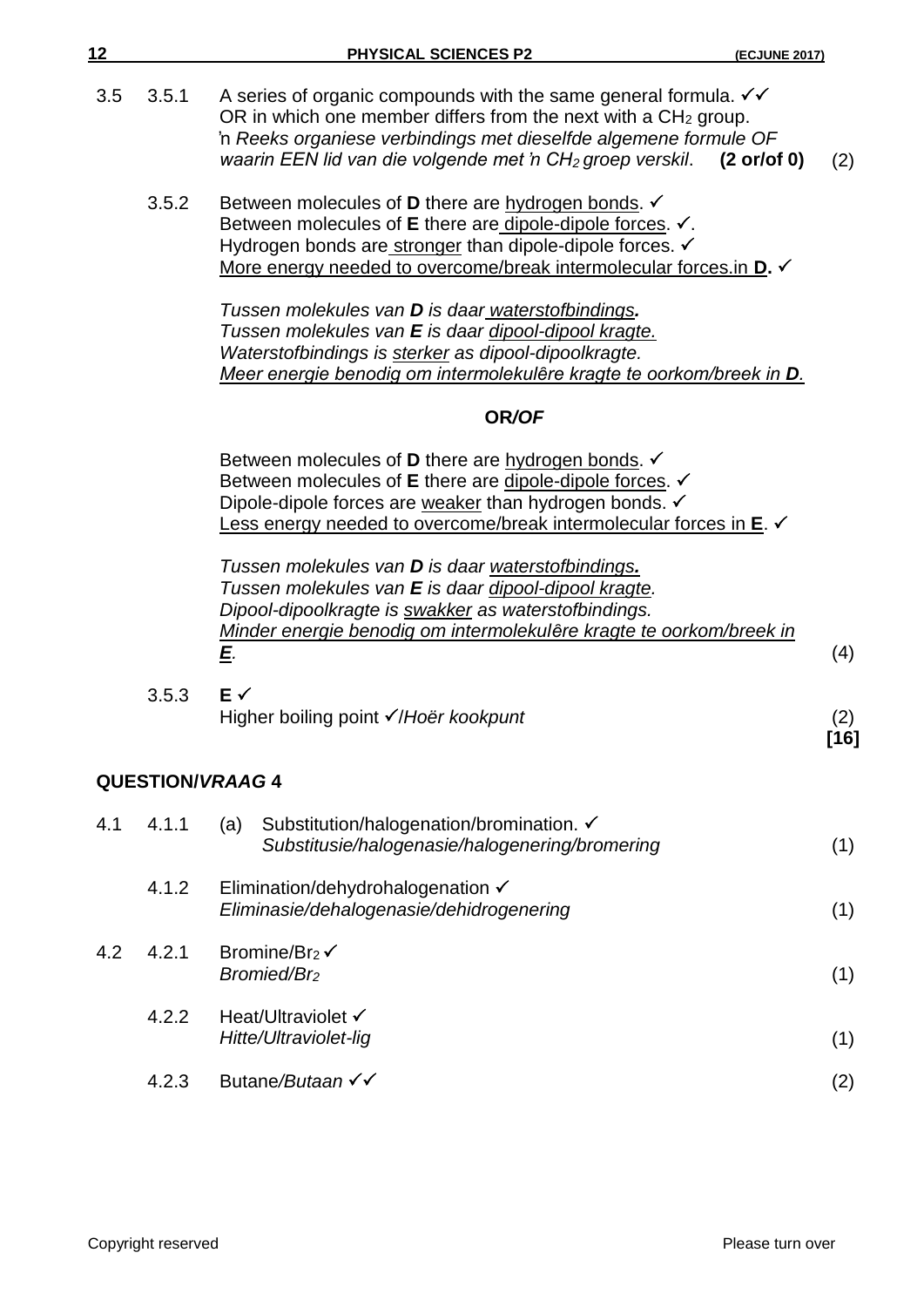



**Marking criteria/ Nasienriglyne:** Whole structure/*Hele struktuur (2/2)* Only functional group correct/*Slegs funksionele groep korrek*. (1/2)

4.4



**Marking criteria/ Nasienriglyne:** Whole structure/*Hele struktuur (2/2)* Only functional group correct/*Slegs funksionele groep korrek*. (1/2) (2)

4.5 Dilute KOH  $\checkmark$  and mild heat  $\checkmark$ *Verdunde KOH en matige hitte* (2)

# **QUESTION/***VRAAG 5*

| 5.1 |       | The change in concentration/mass/number (amount) of moles/volume $\checkmark$ of<br>reactants or products per unit time. $\checkmark$<br>Die verandering in konsentrasie √/massa/aantal (hoeveelheid) mol/volume van<br>reaktanse of produkte per eenheidstyd. √ | (2) |
|-----|-------|------------------------------------------------------------------------------------------------------------------------------------------------------------------------------------------------------------------------------------------------------------------|-----|
| 5.2 |       | Experiment/ <i>Ekspirement</i> 1 $\checkmark$<br>Highest temperature √/ Hoogste temperatuur<br>Largest surface area √/ Grootste oppervlaksarea                                                                                                                   | (3) |
| 5.3 | 5.3.1 | Temperature√/Surface area/State of division.<br>Temperatuur/Oppervlak-area                                                                                                                                                                                       | (1) |
|     | 5.3.2 | Equal to $\sqrt{G}$ elyk aan<br>Number/amount of mol/mass of Mg used is the same. √<br>Hoeveelheid/aantal mol/massa van Mg gebruik is dieselfde.                                                                                                                 | (2) |

(2)

**[12]**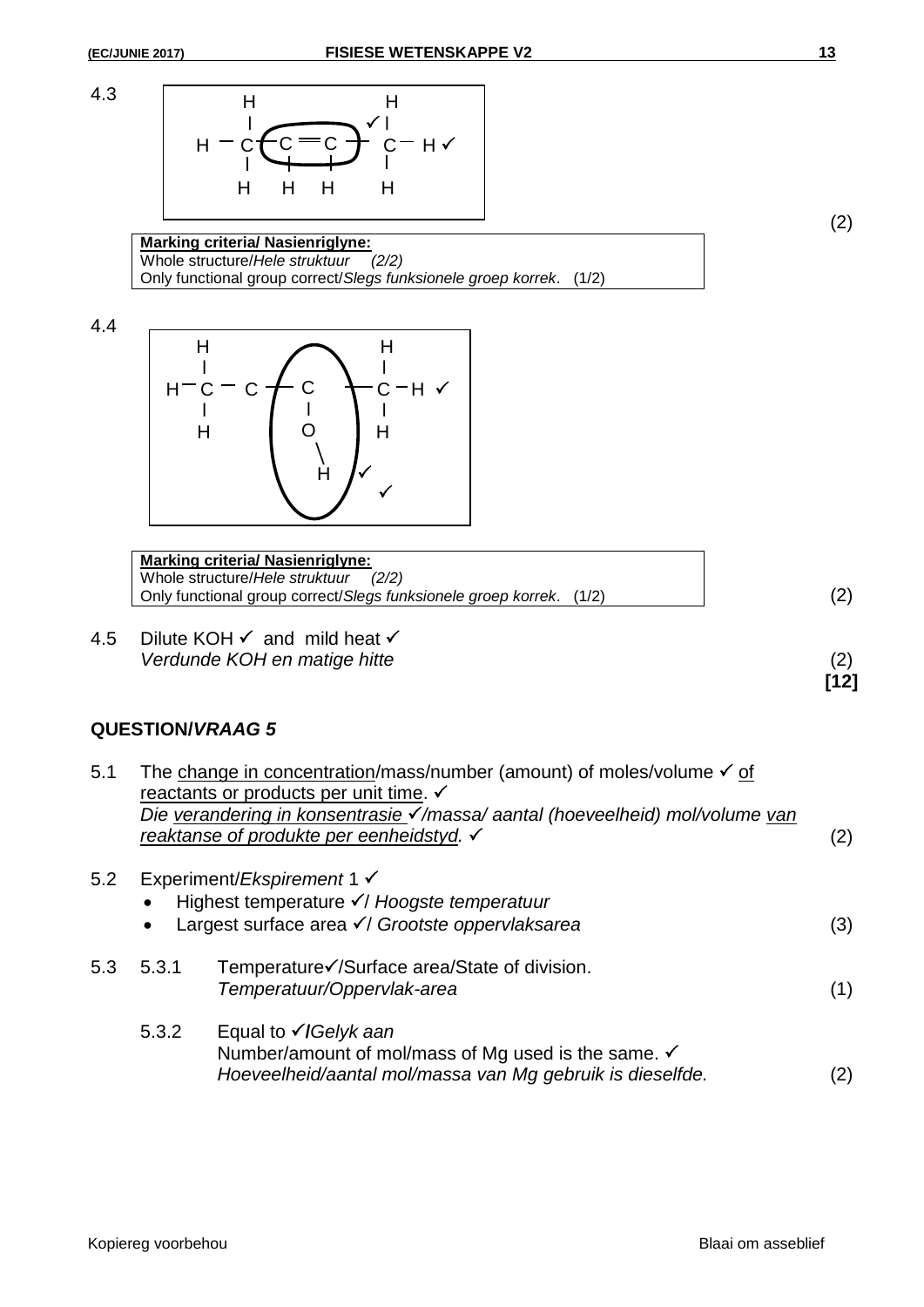5.4 More than ONE independent variable. ✓ *Meer as EEN onafhanklike veranderlike.* (1)

| 5.5 |                      | <b>Marking criteria/ Nasienriglyne:</b>                                                                                                |     |
|-----|----------------------|----------------------------------------------------------------------------------------------------------------------------------------|-----|
|     |                      | * Formula/Formule : n = cV V                                                                                                           |     |
|     |                      | * Substitution into/Vervanging in: $n = c \vee \checkmark$<br>*Divide by 24 /Deel deur 24 $\checkmark$                                 |     |
|     |                      | *Use of ratio/Gebruik verhoudings.: n(HCl) = 2n(Mg) $\checkmark$                                                                       |     |
|     |                      | * n(HCl) remaining = n(HCl)initial - n(HCl)reacting n(HCl) $\checkmark$<br>$n(HCl)$ oorgebly = $n(HCl)$ aanvanklik- $n(HCl)$ gereageer |     |
|     |                      | * Substitution of 36,5 into $n = m/M$ $\checkmark$                                                                                     |     |
|     |                      | Vervanging van 36,5 in $n = m/M$<br>*Final answer/Finale antwoord.                                                                     |     |
|     |                      |                                                                                                                                        |     |
|     |                      | n(HCl) initial/aanvanklik = $c.V \checkmark$                                                                                           |     |
|     |                      | $= 2 \times 80/1$ 000 $\checkmark$ = 0,16 mol                                                                                          |     |
|     |                      | $n($ Mg ) reacting/gereageer = $m/M$                                                                                                   |     |
|     |                      | $= 0.24/24$ $\checkmark$                                                                                                               |     |
|     |                      | $= 0.01$ mol                                                                                                                           |     |
|     |                      | $n(HC\ell)$ reacting/gereageer = 2 x 0.01 $\ell$ = 0.02 mol                                                                            |     |
|     |                      | n (HCl)remaining/oorgebly = $0.16 - 0.02$ $\checkmark$ = 0.14 mol                                                                      |     |
|     |                      | m(HCl)remaining/oorgebly = nM = 0.14 x $36.5 \checkmark$ = 5,11 g $\checkmark$                                                         | (7) |
| 5.6 | 5.6.1                | Number/Fraction of molecules/particles √                                                                                               |     |
|     |                      | Aantal/Gedeelte van molekules/deeltjies                                                                                                | (1) |
|     | 5.6.2 $P \checkmark$ |                                                                                                                                        | (1) |
|     | 5.6.3                | Increase in temperature/Toename in temperatuur                                                                                         |     |
|     |                      | Increases (average) kinetic energy of particles. V                                                                                     |     |
|     |                      | Toename in (gemiddelde) kinetiese energie van deeltjies.                                                                               |     |
|     |                      | More particles have enough/sufficient (kinetic) energy to react./                                                                      |     |
|     |                      | $E_{K} \ge E_{A}$                                                                                                                      |     |
|     |                      | Meer deeltjies het genoegsame (kinetiese) energie om te                                                                                |     |
|     |                      | reageer./ $E_K \ge E_A$                                                                                                                |     |
|     |                      | More effective collisions per unit time/second. V                                                                                      |     |
|     |                      | Meer effektiewe botsings per eenheidstyd/sekonde.                                                                                      |     |
|     |                      | <b>OR/OF</b>                                                                                                                           |     |
|     |                      | Rate/Frequency of effective collisions increases. V                                                                                    |     |
|     |                      | Tempo/Frekwensie van effektiewe botsings neem toe.<br>Increases reaction rate √                                                        |     |
|     |                      | <u>Toename in reaksie-tempo.</u>                                                                                                       | (4) |

**[22]**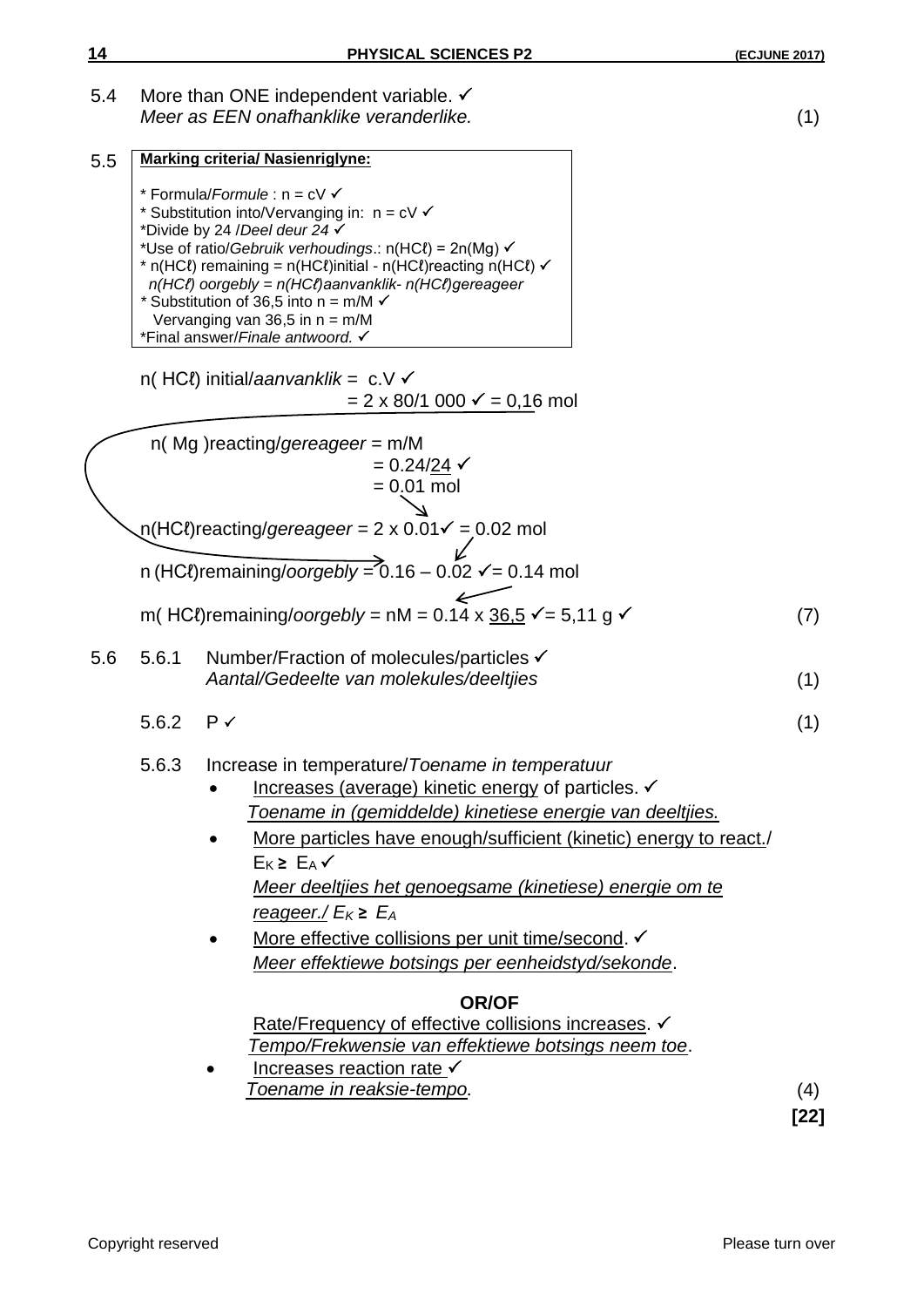#### **QUESTION/***VRAAG* **6**

- 6.1 The stage in a chemical reaction when the rate of the forward reaction is equal to the rate of the reverse reaction.  $\checkmark\checkmark$ *Die stadium in 'n chemiese reaksie wanneer die tempo van die voortwaartse reaksie gelyk aan die tempo van die terugwaaartse reaksie is.* **(2 or/of 0)** (2)
- 6.2 6.2.1 Increases **/***Toeneem* (1)

6.2.2 Decreases 
$$
√/Arheem
$$



6.3 Change is opposed/Increase in pressure is opposed/The reaction that will oppose this increase in pressure/decrease the pressure will be favoured. ✓ *Verandering is teengewerk/Toename in druk is teengewerk/Die reaksie wat hierdie toename in druk teenwerk/laat afneem sal bevoordeel word.* Increase in pressure favours the reaction which produces less gas moles/volume.

*Toename in druk bevoordeel die reaksie wat minder mol/volume gas produseer.* 

The reverse reaction is favoured.  $\checkmark$ *Die terugwaartse reaksie word bevoordeel.* (3)

(1)



**Time (s)**

#### **Notes/Aantekeninge:**

- Curves starts at same concentration and intercept at the same final concentration.  $\checkmark$ *Kurwes begin by dieselfde konsentrasie en sny af by dieselfde finale konsentrasie.* **Firme (S)**<br> **State Keninge:**<br> **State Keninge:**<br> *Stirves starts at same concentration and intercept at the same final concentration.*  $\checkmark$ *<br>
<i>Kurwes begin by dieselfde konsentrasie en sny af by dieselfde finale konsentrasi*
- Broken line on graph is below solid line and levels off faster than the solid line.  $\checkmark$ <br>Stippellyn op grafiek is onder vastelyn en neem vinniger af as vastelyn.

Kopiereg voorbehou **Blaai om asseblief**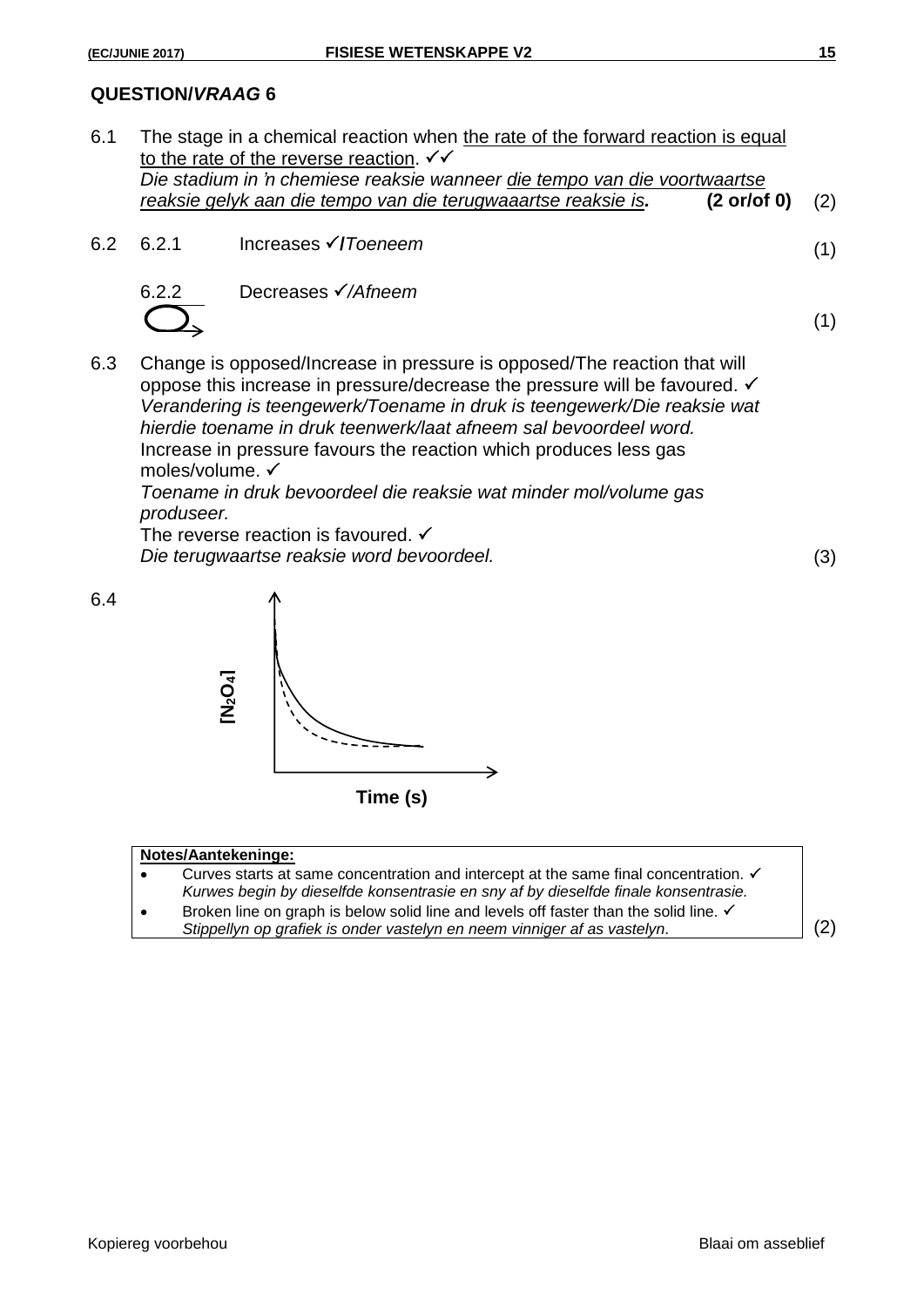

- Correct K<sub>c</sub> expression (formulae in square brackets).  $\checkmark$ *Korrekte KC uitdrukking( formules in vierkanthakies)*
- Substitution of 0,32 for K<sub>c</sub> value.  $\checkmark$ *Vervanging van 0,32 as K<sub>c</sub> waarde.*
- Substitute 0,5 as [N2O4]/*Vervang 0,5 as [N2O4]*
- [NO2]equilibrium/[NO2] *by ewewig*
- Change in concentration of NO2/*Verandering in konsentrasie van NO2*
- Using ratio/Gebruik verhouding:  $N_2O_4$ :  $NO_2 = 1:2 \checkmark$
- Initial[N<sub>2</sub>O<sub>4</sub>] = Equilibrium[N<sub>2</sub>O<sub>4</sub>] + Change in [N<sub>2</sub>O<sub>4</sub>]  $\checkmark$ 
	- *Aanvanklike [N2O4] = Ewewig[N2O4] + Verandering in [N2O4]*

 $K_C = [NO_2]^2/[N_2O_4]$  $0,32 \checkmark = [NO_2]^2/0,5 \checkmark$  $[NO<sub>2</sub>] = 0,4$  mol.dm<sup>-3</sup>

|                                                    | N <sub>2</sub> O <sub>4</sub> | NO <sub>2</sub>  |                                             |  |
|----------------------------------------------------|-------------------------------|------------------|---------------------------------------------|--|
| Initial concentration (mol.dm $3$ )                | $\neg$ 0,7                    |                  |                                             |  |
| Aanvangskonsentrasie (mol.dm <sup>3</sup> )        |                               |                  |                                             |  |
| Change in concentration (mol.dm $3$ )              |                               |                  | $D,2   0,4 \checkmark  $ Ratio $\checkmark$ |  |
| Verandering in konsentrasie (mol.dm <sup>3</sup> ) |                               |                  | Verhouding                                  |  |
| Equilibrium concentration (mol.dm <sup>-3</sup> )  | D, 5                          | $0.4 \checkmark$ |                                             |  |
| Ewewigskonsentrasie (mol.dm-3)                     |                               |                  |                                             |  |

6.5.3 Exothermic. **/***Eksotermies*

When temperature increases,  $K_C$  decreases  $\checkmark$  therefore [products] decreases.

*Wanneer die temperatuur toeneem, sal KC toeneem daarom neem [produkte] af.*

Reverse reaction is favoured. ✓

*Terugwaartse reaksie word bevoordeel.*

Increase in temperature favours the endothermic reaction (reverse reaction).  $\checkmark$ 

*Toename in temperatuur bevoordeel endotermiese reaksie (terugwaartse reaksie.)* (4)

**[22]**

-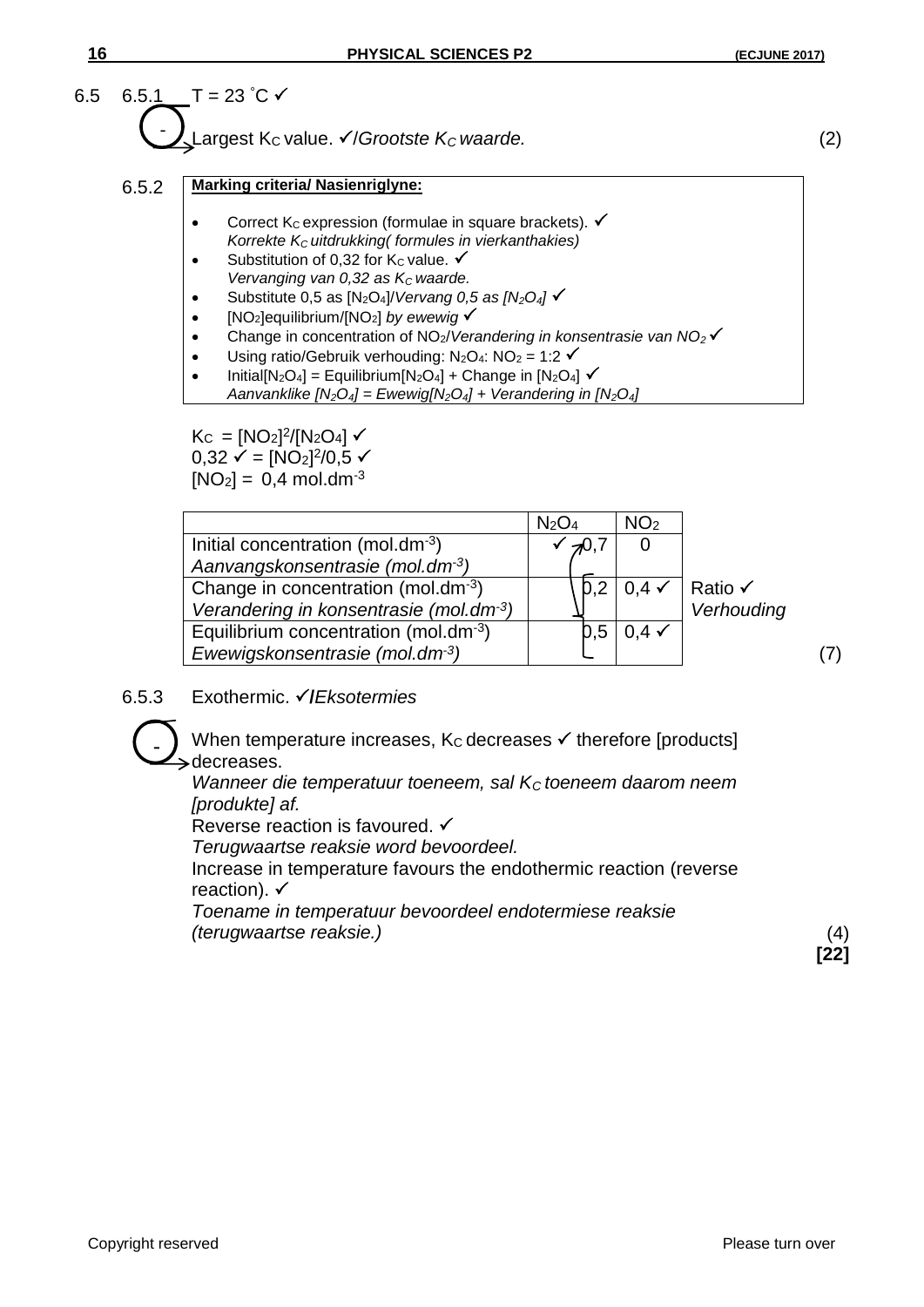| 7.1 | 7.1.1 | An acid that donates one proton $(H+)$ $\checkmark$ per molecule.<br>'n Suur wat een proton (H <sup>+</sup> ) per molekuul skenk.                                                                                                                                                                                                                                                                                                                                                                                                                                                                                                                       |                                                                                                            | (2) |
|-----|-------|---------------------------------------------------------------------------------------------------------------------------------------------------------------------------------------------------------------------------------------------------------------------------------------------------------------------------------------------------------------------------------------------------------------------------------------------------------------------------------------------------------------------------------------------------------------------------------------------------------------------------------------------------------|------------------------------------------------------------------------------------------------------------|-----|
|     | 7.1.2 | $CH3COO-$                                                                                                                                                                                                                                                                                                                                                                                                                                                                                                                                                                                                                                               |                                                                                                            | (1) |
|     | 7.1.3 | Weak acid $\checkmark$ /Swak suur                                                                                                                                                                                                                                                                                                                                                                                                                                                                                                                                                                                                                       |                                                                                                            |     |
|     |       | Low K <sub>a</sub> value $\sqrt{2}$ <i>Lae K<sub>a</sub> waarde</i>                                                                                                                                                                                                                                                                                                                                                                                                                                                                                                                                                                                     |                                                                                                            | (2) |
| 7.2 | 7.2.1 | <b>OPTION/OPSIE1</b><br>$K_W = [OH^-][H_3O^+]$<br>$10^{-14}$ = 1 x 10 <sup>-5</sup> [H <sub>3</sub> O <sup>+</sup> ] $\checkmark$<br>$[H3O+] = 10-9$ mol.dm <sup>-3</sup>                                                                                                                                                                                                                                                                                                                                                                                                                                                                               | <b>OPTION/OPSIE 2</b><br>$pOH = -log [OH] \checkmark$<br>$= -\log(1 \times 10^{-5})$ $\checkmark$<br>$= 5$ |     |
|     |       | $pH = -log [H3O+]$<br>$= -\log 10^{-9}$<br>$= 9 \checkmark$                                                                                                                                                                                                                                                                                                                                                                                                                                                                                                                                                                                             | $14 = pH +pOH$<br>14 = $pH + 5 \n\infty$<br>$pH = 9 \checkmark$                                            | (4) |
|     | 7.2.2 | $c_1V_1 = c_2V_2$<br>$(1 \times 10^{-5})(10) \checkmark = (1 \times 10^{-6})V_2 \checkmark$<br>$V_2$ = 100 cm <sup>-3</sup> $\checkmark$                                                                                                                                                                                                                                                                                                                                                                                                                                                                                                                |                                                                                                            | (3) |
| 7.3 | 7.3.1 | $n = cV \checkmark$<br>$= (0,8(100/1 000) \checkmark$<br>$= 0.08 \checkmark$ (mol)                                                                                                                                                                                                                                                                                                                                                                                                                                                                                                                                                                      |                                                                                                            | (3) |
|     | 7.3.2 | <b>Marking criteria/Nasienriglyne:</b><br>n (KOH) = cV <b>✓</b><br>Substitution of c and V to find n(KOH) √<br>Substitusie van c en V om c(KOH) te bereken.<br>Use MOL RATIO/Gebruik MOLVERHOUDING: $n(H_2SO_4)$ : $n(KOH) = 1:2 \checkmark$<br>$n(H_2SO_4)$ reacted/gereageer = $n(H_2SO_4)$ initial/aanvanklik - $n(H_2SO_4)$ excess/oormaat $\checkmark$<br>Use MOL RATIO/Gebruik MOLVERHOUDING: $n(H_2SO_4)$ : $n(Na_2CO_3) = 1 : 1 \checkmark$<br>Substitution into m = nM to calculate m(Na <sub>2</sub> CO <sub>3</sub> ) $\checkmark$<br>Substitusie in $m = nM$ om $m(Na_2CO_3)$ te bereken.<br>Final answer/Finale antwoord: 7.92 g/ 7.95 g √ |                                                                                                            |     |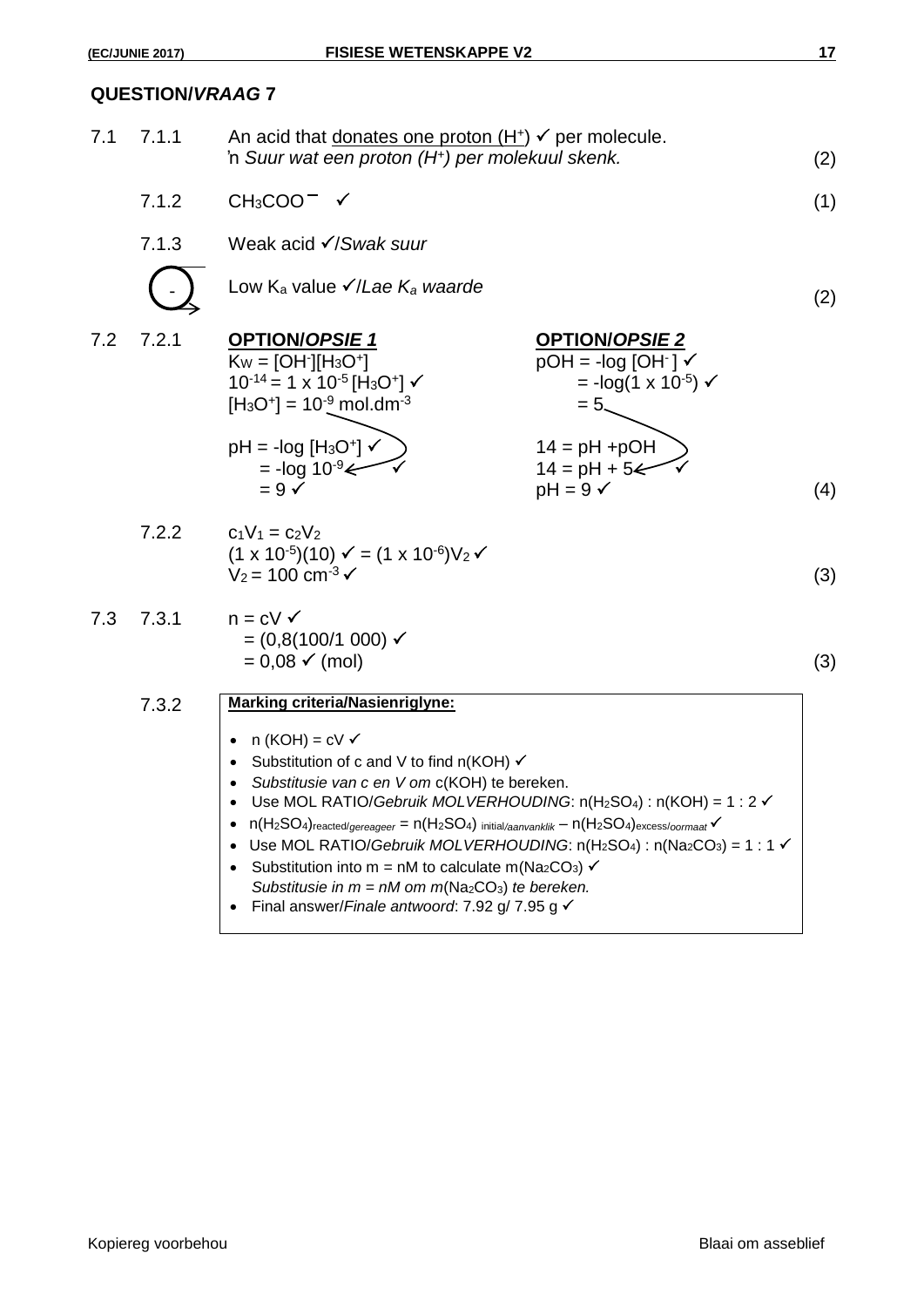

| <b>Marking guidelines/ Merkriglyne:</b> |                                       |                                   |      |
|-----------------------------------------|---------------------------------------|-----------------------------------|------|
| Reactants $\checkmark$<br>Reaktanse     | Products $\checkmark$<br>Produkte     | Balancing √<br><b>Balansering</b> |      |
|                                         | Marking rule 6.3.10/Nasienreël 6.3.10 |                                   | (3)  |
|                                         |                                       |                                   | [26] |